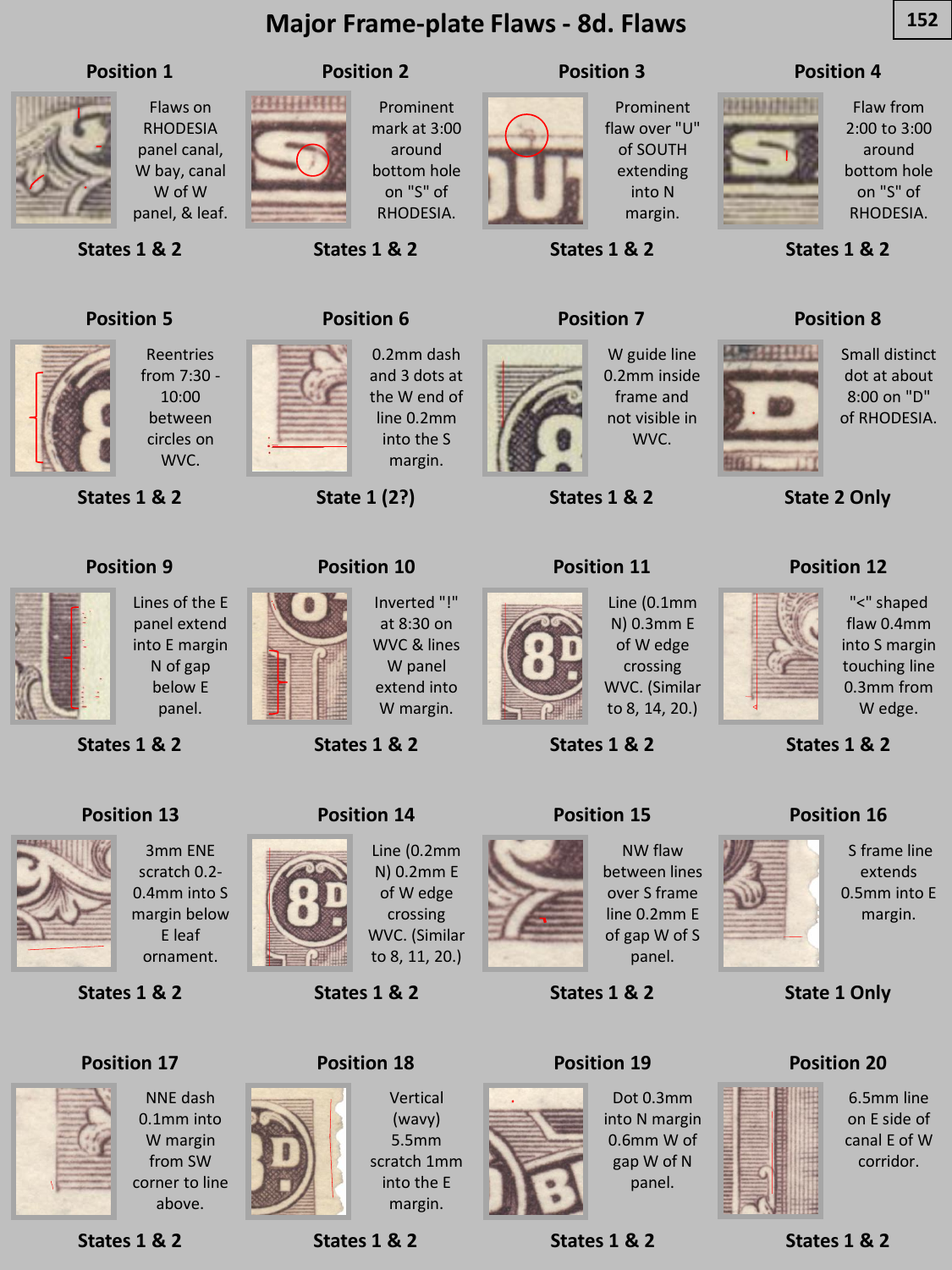### **Major Frame-plate Flaws - 8d. Flaws 153**





Faint dot outside mouth of bay W of RHODESIA panel.

**State 1 Only**

**Position 37**

**States 1 & 2**

**Position 38**

**Scratches** from 0.2mm to 0.4mm into S margin below "DES" of RHODESIA.

**Position 39**



Four horizontal scratches on center of NW leaf of SE scroll.

**States 1 & 2**

**Position 40**



Re-entry shift W of most of frame, SW scroll and leaf ornament very clear.

**State 2 Only**